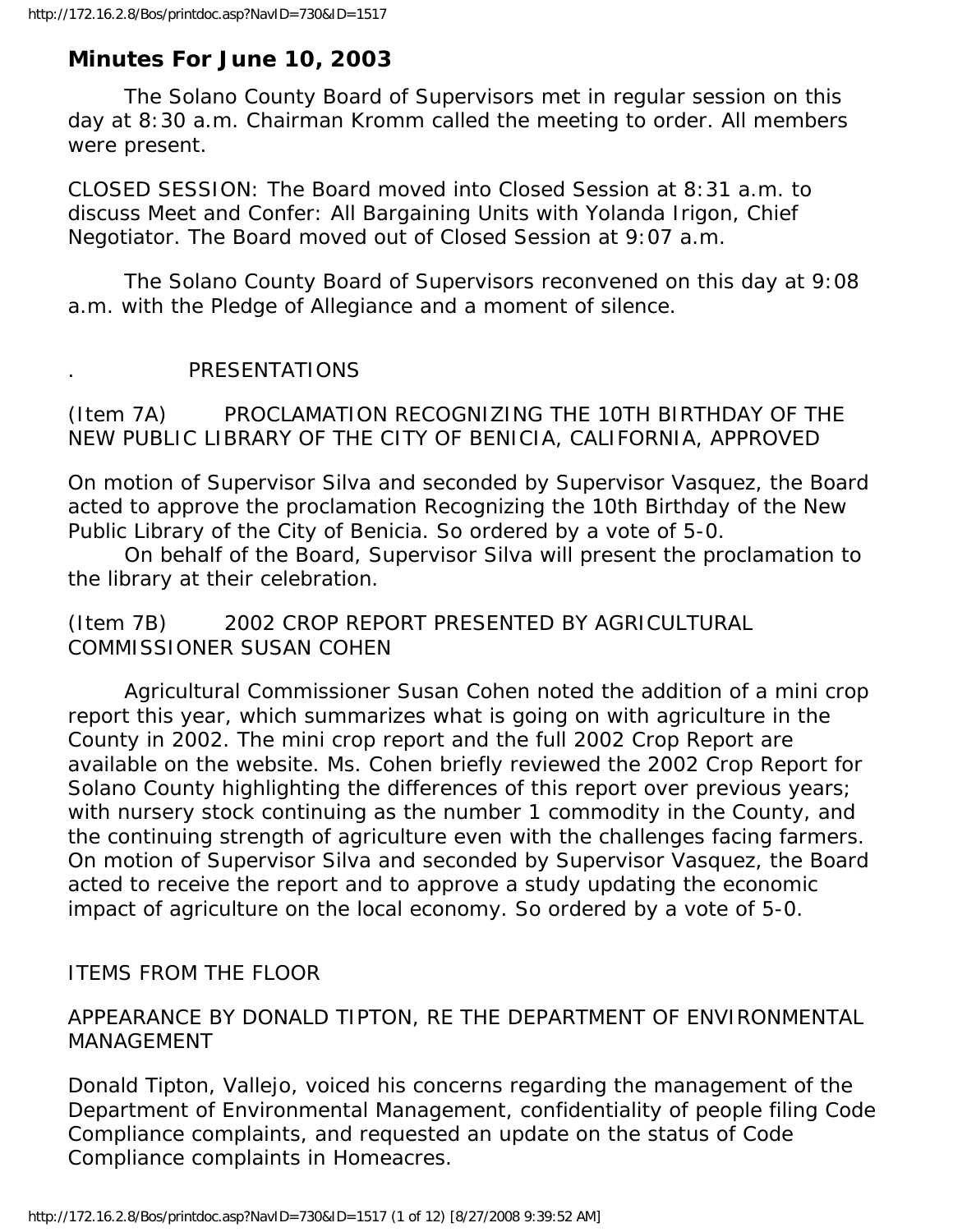#### APPEARANCE BY NORA MARTINEZ RE HOMELESS ISSUES

 Nora Martinez, Fairfield, voiced concern regarding the criminalization of homelessness and poverty, mistreatment of the homeless, school funding being used to fund a facility for Mission Solano, and the need to help the home.

#### APPEARNCE BY CATHY ANN HEWITT RE VARIOUS ISSUES

 Cathy Ann Hewitt, Benicia, discussed the use of the Benicia Library, the LINK Program that links the health and well being of individuals to education, fluctuating school enrollments, and funding programs through the Children and Families Commission (First Five Solano).

### APPEARANCES BY PEGGY CASSIDY, GLENDA MADDOX, TAMI STEWART, AND SYLVIA S. JOE RE FUNDING FOR THE MENTAL HEALTH PROGRAM SMART

 Peggy Cassidy, Mental Health Clinician for the SMART Program, discussed the benefits and improvements the SMART Program has made, voiced concern for budget cuts and the effects the changes will have on the SMART Program, and the proposed substantial increased job duties for SMART Program clinicians resulting in greatly reduced services to the SMART Program recipients.

 Glenda Maddox, Vallejo – SMART Program recipient, discussed her experience with the SMART Team and the life saving services she and her son have received, voiced concern with the possibility of cuts to the program, and the great need for the help and guidance this program provides.

 Tami Stewart, Suisun City, discussed her personal experience with the SMART Team, the life changing experience, the great assistance she has received, and voiced concern that program cuts will adversely affect she and her seven children.

 Sylvia S. Joe, Vallejo, discussed the support and encouragement she and her three children have received from the SMART Team, the big difference the SMART Team has made, and hopes the program will continue to provide the same benefits to others in need. One of her sons is disabled, and the SMART Team has helped Ms. Joe find the necessary resources to help her son.

#### ADDITION TO THE AGENDA

 On motion of Supervisor Kondylis and seconded by Supervisor Silva, the Board acted to add consideration of a resolution to submit 2003 CSAC Challenge Award to the California State Association of Counties to the Consent Calendar. So ordered by a vote of 5-0.

#### PUBLIC COMMENT ON CONSENT CALENDAR

(Item 18B) Accept grant funding from the State for the Safe and Drug-Free Schools and Communities Prevention Program; approval of an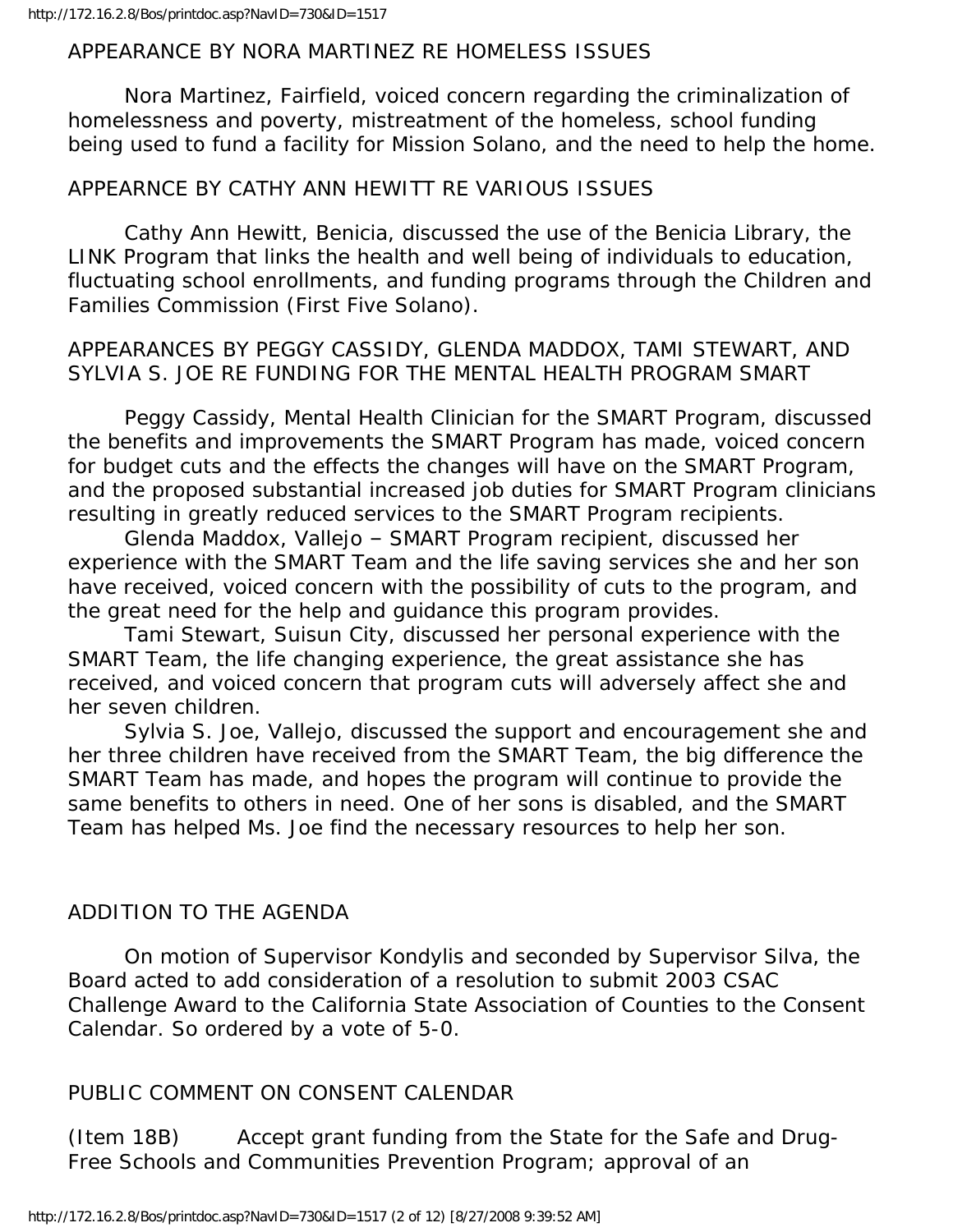amendment to increase the agreement with the County of Solano Superintendent of Schools by \$10,033 for a total contract amount of \$84,033 for increased substance abuse prevention services for the period September 1, 2002 through August 31, 2003; approval of amendment to increase the agreement with Youth and Family Services by \$6,000 for a total contract amount of \$173,523 for increased Drug Medi-Cal substance abuse treatment services to adolescents for the period October 1, 2002 through September 30, 2003

Chairman Kromm posed questions if all concerned entities support this item, Del Royer, Substance Abuse Services, discussed initial meetings for submission of the grant and the collaboration that will occur for implementation of the program. Mr. Royer discussed the funding issues posed requiring submission for the grant, and targeting of services for high risk kids in Fairfield, Dixon, and Benicia.

# APPROVAL OF AGENDA

On motion of Supervisor Kondylis and seconded by Supervisor Silva, the Board acted to approve the submitted Agenda, incorporated herein by reference, with the following modifications:

 (Item 21B) Consideration of a resolution to submit 2003 CSAC Challenge Awards to the California State Association of Counties, added to the Consent Calendar.

So ordered by a vote of 5-0.

## CONSENT CALENDAR

On motion of Supervisor Silva and seconded by Supervisor Forney, the Board acted to approve the following Consent Calendar items by a vote of 5-0.

(Item 14) RELEASE OF ACCOUNTABILITY FOR UNACCOUNTED FIXED ASSETS, as outlined in the Agenda Submittal from Information Services dated June 10, 2003, incorporated herein by reference, approved.

(Item 15) RESOLUTION NO. 2003-132 AUTHORIZING THE CHAIRMAN OF THE BOARD TO SIGN A PROPERTY TAX ADMINISTRATION GRANT AGREEMENT WITH THE STATE DEPARTMENT OF FINANCE IN THE AMOUNT OF \$469,207 TO ALLOW SOLANO COUNTY TO PARTICIPATE IN THE STATE- COUNTY PROPERTY TAX ADMINISTRATION GRANT PROGRAM FOR FY2002/03 THROUGH FY2006/07, adopted. (see Resolution Book)

(Item 16) REPORT OF THE QUARTERLY EXAMINATION OF THE BOOKS OF THE SOLANO COUNTY TREASURY AS OF MARCH 31, 2003, as outlined in the Agenda Submittal from the Auditor-Controller dated February 25, 2003,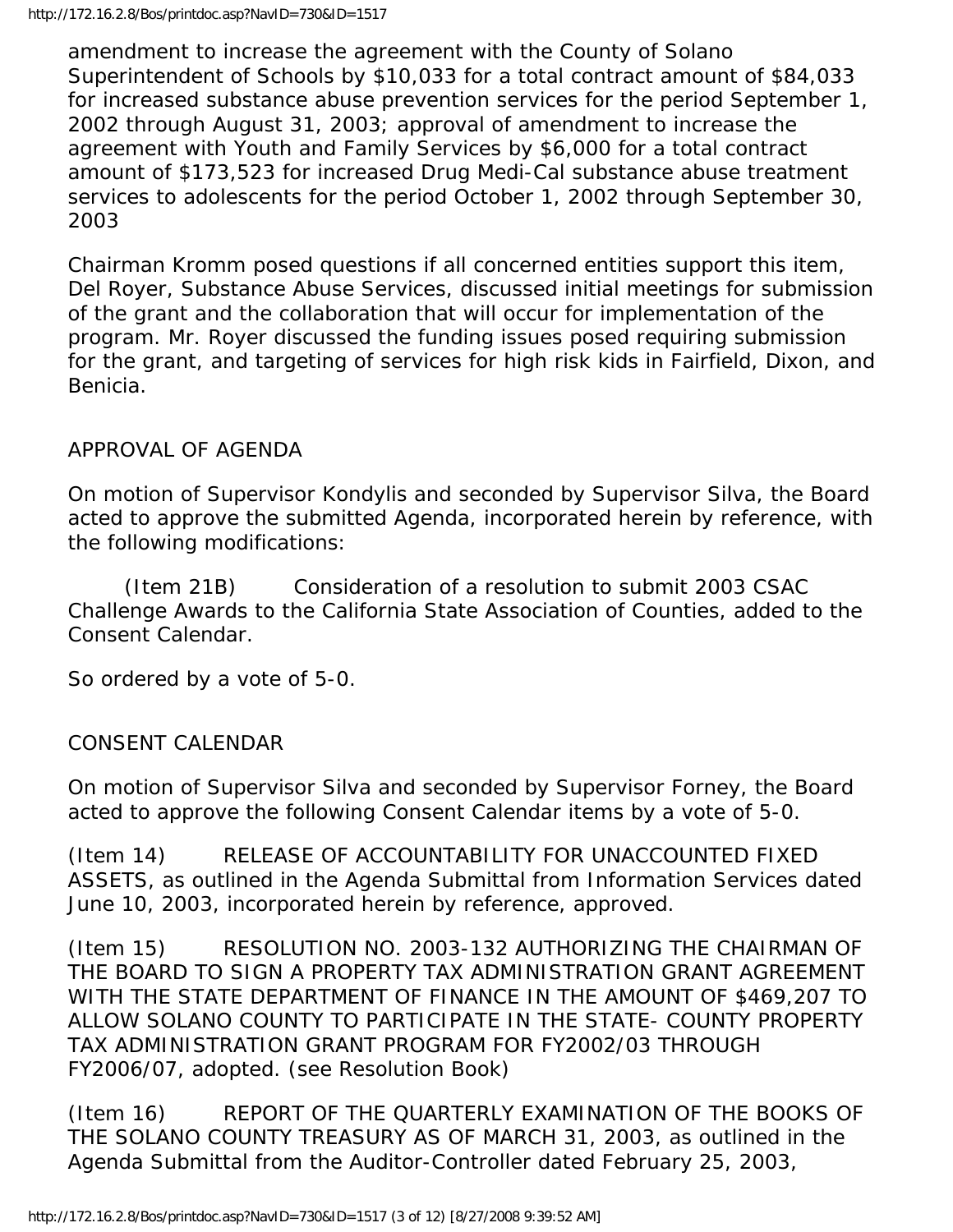incorporated herein by reference, accepted.

(Item 17A) PUBLIC HEARING TO CONSIDER ADOPTING A RESOLUTION CONFIRMING DELINQUENT GARBAGE ACCOUNTS IN UNINCORPORATED AREAS OF VALLEJO, APPROVING A \$50 PER PARCEL LIEN PROCESS FEE, AND AUTHORIZING THE PROCESSING OF REAL PROPERTY LIENS FOR UNPAID CHARGES, set for July 22, 2003 at 9:00 a.m.

(Item 17B) APPROPRIATION TRANSFER OF UNANTICIPATED REVENUE IN THE AMOUNT OF \$2,400 AWARDED TO LAKE SOLANO PARK BY THE FISH & WILDLIFE PROPAGATION FUND, as outlined in the Agenda Submittal from General Services dated June 10, 2003, incorporated herein by reference, approved.

(Item 18A) CONTRACT AMENDMENT WITH CONTRA COSTA COUNTY RE COMMUNITY TREATMENT FACILITY BED AGREEMENT FOR PATIENT RIGHTS SERVICES, as outlined in the Agenda Submittal from Health and Social Services dated June 10, 2003, incorporated herein by reference, approved and Chairman authorized to sign said contract on behalf of Solano County.

(Item 18B) GRANT FUNDING FROM THE STATE FOR THE SAFE AND DRUG-FREE SCHOOLS AND COMMUNITIES PREVENTION PROGRAM, as outlined in the Agenda Submittal from Health and Social Services dated June 10, 2003, incorporated herein by reference, accepted.

 AMENDMENT TO AGREEMENT WITH THE COUNTY OF SOLANO SUPERINTENDENT OF SCHOOLS RE INCREASED SUBSTANCE ABUSE PREVENTION SERVICES, as outlined in the Agenda Submittal from Health and Social Services dated June 10, 2003, incorporated herein by reference, approved and Chairman authorized to sign said contract on behalf of Solano County.

 AMENDMENT TO AGREEMENT WITH YOUTH AND FAMILY SERVICES RE INCREASED DRUG MEDI-CAL SUBSTANCE ABUSE TREATMENT SERVICES TO ADOLESCENTS, as outlined in the Agenda Submittal from Health and Social Services dated June 10, 2003, incorporated herein by reference, approved and Chairman authorized to sign said contract on behalf of Solano County.

(Item 18C) MEMORANDUM OF UNDERSTANDING (MOU)WITH SOLANO SAFETY NET CONSORTIUM (SSNC) AND TRANSFER OF \$86,975 TO THE SSNC FUND 173 AS NECESSARY, as outlined in the Agenda Submittal from Health and Social Services dated June 10, 2003, incorporated herein by reference, approved.

(Item 19A) RESOLUTION NO. 2003-133 APPROVING PARTICIPATION IN FY03/04 HOMELAND SECURITY OVERTIME PROGRAM GRANT, adopted. (see Resolution Book)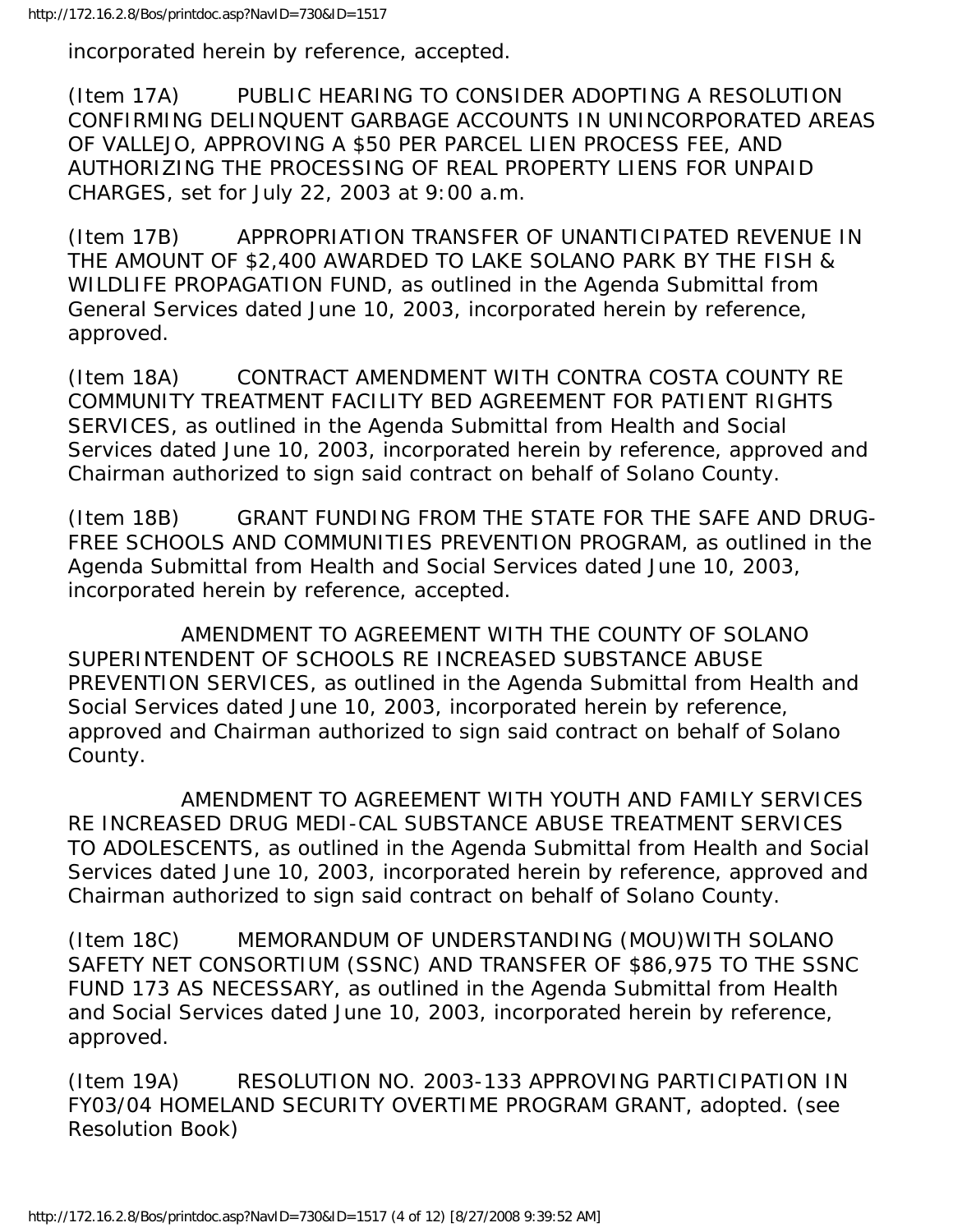(Item 19B) RESOLUTION NO. 2003-134 APPROVING PARTICIPATION IN FY03 HOMELAND SECURITY GRANT PROGRAM PART II, adopted. (see Resolution Book)

(Item 20) RESOLUTION NO. 2003-135 AMENDING THE LIST OF NUMBERS AND CLASSIFICATIONS OF POSITIONS WITHIN SOLANO COUNTY (DISTRICT ATTORNEY), adopted. (see Resolution Book)

(Item 21) RESOLUTION NO. 2003-136 TO APPROVE SUBMITTAL OF A REGIONAL GRANT LED BY THE CITY OF VACAVILLE TO THE CALIFORNIA INTEGRATED WASTE MANAGEMENT BOARD FOR HOUSEHOLD HAZARDOUS WASTE (AMENDING RESOLUTION 2003-125), adopted. (see Resolution Book)

(Item 21B) RESOLUTION NO. 2003-138 APPROVING THE COUNTY ADMINISTRATOR TO SUBMIT A LETTER TO THE CALIFORNIA STATE ASSOCIATION OF COUNTIES AUTHORIZING THE COUNTY TO ENTER THE CSAC CHALLENGE AWARDS PROGRAM FOR 2003. adopted. (see Resolution Book)

## ORDERS

(Item 23A) STATUS REPORT OF THE PROPOSED 2003-04 STATE BUDGET, RECEIVED

 BOARD TOOK A POSITION OF SUPPORT FOR SB 916 (PERATA): TOLL BRIDGE REVENUES; AB 490 (STEINBERT): EDUCATION OF FOSTER YOUTHS; AB 187 (RUNNER): CRIME; SB 296 (CHESBRO): PUBLIC TRUST LANDS: KAISER STEEL DEVELOPMENT: CITY OF VALLEJO; AB 1095 (CORBETT): COUNTY LAW LIBRARIES; AB 322 (PARRA): DISABLED VETERANS PROPERTY TAX EXEMPTION

 THE BOARD TOOK A POSITION OF OPPOSE FOR AB 206 (RICHMAN): EMERGENCY HEALTH POWERS ACT

THE BOARD TOOK A POSITION OF WATCH FOR AB 1151 (DYMALLY): FOSTER CARE

Paul Yoder, Legislative Analyst, Shaw & Yoder, presented an update on the 2003/2004 State budget, highlighting the ongoing discussions, political party positions, rollover of the \$11 billion deficit and ways to fund that rollover, counties are still doing well, the Child Support program penalty, suspending payment on mandated programs. The Republicans feel the State does not need to raise the sales tax by ½ cent, but could pledge an existing ½ cent sales tax towards the debt rollover; if this occurs it could mean major problems for the counties. Cities and counties should count on loosing the Vehicle License Fee (VLF) backfill for the first and maybe the second quarter. There was a lengthy discussion regarding ways to fund the deficit rollover and enabling legislation that would lower the voting threshold locally to pass bonds and sales taxes,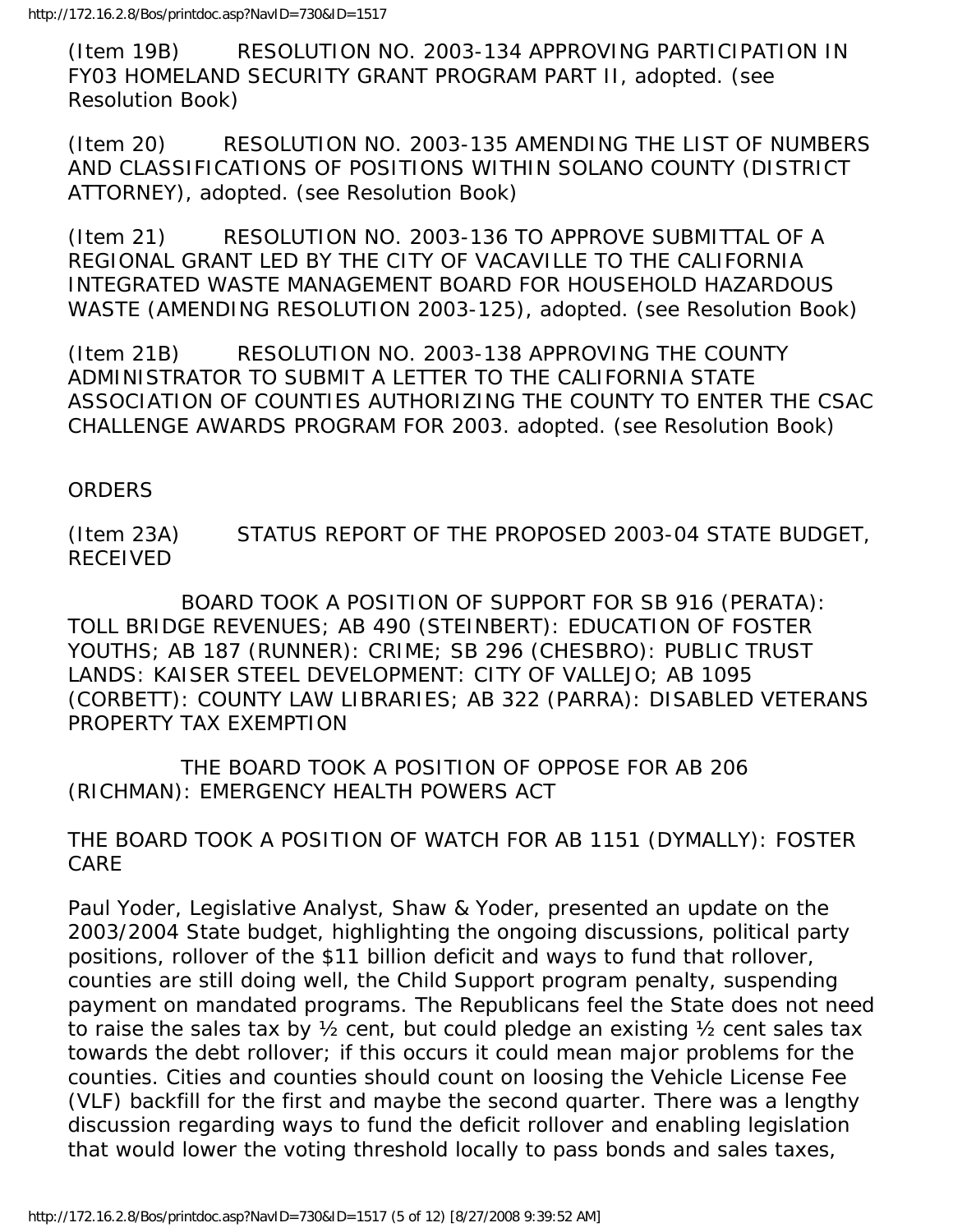and the movement to recall the governor.

Mr. Yoder discussed the oppose position on AB 206 (Richman) that is a two year bill that is stalled, and the California Association of Counties (CSAC) and the County Health officers are opposed.

Mr. Yoder is now recommending a position of watch on AB 1151 (Dymally), and Supervisor Kondylis expressed the need for protection for children in foster care that this bill will address and will watch for amendments.

Supervisor Forney feels in reference to AB 1470 (Vargas) that if the County has bargained in good faith there should be no problems with this legislation. Mr. Yoder noted there are two bills pending relative to the Veterans exemption, which one is stalled and only listed AB 322 (Parra) since it is moving. Carl Young, Commander Disabled American Veterans Vacaville, noted meeting with County Assessor Skip Thomson regarding proposed legislation on expanding the current entitlements and the homeowners' exemption for the totally disabled veterans and surviving widows, and noted what a benefit this legislation would be. Mr. Young encouraged the Board to support legislation that would limit access to DD214's, discharge papers, veterans file with the Records Office, and further discussed the misuse of information contained in that document that is currently public information. Mr. Young discussed the increasing number of veterans that need help, the decrease in funds and resources to help them. A short discussion followed regarding federal cuts in spending for veterans.

Kim Thomas, Children's Network, noted the Children's Network Council has changed their name to The Children's Alliance. Ms. Thomas noted strong Council support for the initiative to lower the voting threshold locally to pass bonds and sales taxes, posed questions regarding the State budget in areas of funding for Stage 3 Childcare noting 26% of the revenue for the program is provided through the State; new funds from the Federal government and how that will impact the budget, and if realignment is dead.

Mr. Yoder noted many areas for funding in the State budget that the Children's Alliance is concerned about are not doing well; California is slated to get \$2.4 billion from the Federal Government and discussed the controversy on how the funds will be spent but the Governor's proposal would be to fully fund Medi-Cal. The realignment portion of the VLF backfill is funded, and Mr. Yoder noted a large portion of the 36/32 Mandate, which is Mental Health services to severely emotionally disturbed children, is the only mandate the Governor is proposing to fund, and that Realignment is a dead issue.

Supervisor Kondylis discussed support for legislation prohibiting unsolicited email advertising, and for Federal Legislation called "The Freedom to Read Protection Act" (Sanders) that would exempt libraries and bookstores from the Patriot Act.

On motion of Supervisor Kondylis and seconded by Supervisor Forney, the Board acted to support SB 916 (Perata): Toll bridge revenues; AB 490 (Steinbert): Education of Foster youths; AB 187 (Runner): Crime; SB 296 (Chesbro): Public trust lands: Kaiser Steel Development: City of Vallejo; AB 1095 (Corbett): County law libraries; AB 322 (Parra): Disabled Veterans property tax exemption. To oppose AB 206 (Richman): Emergency Health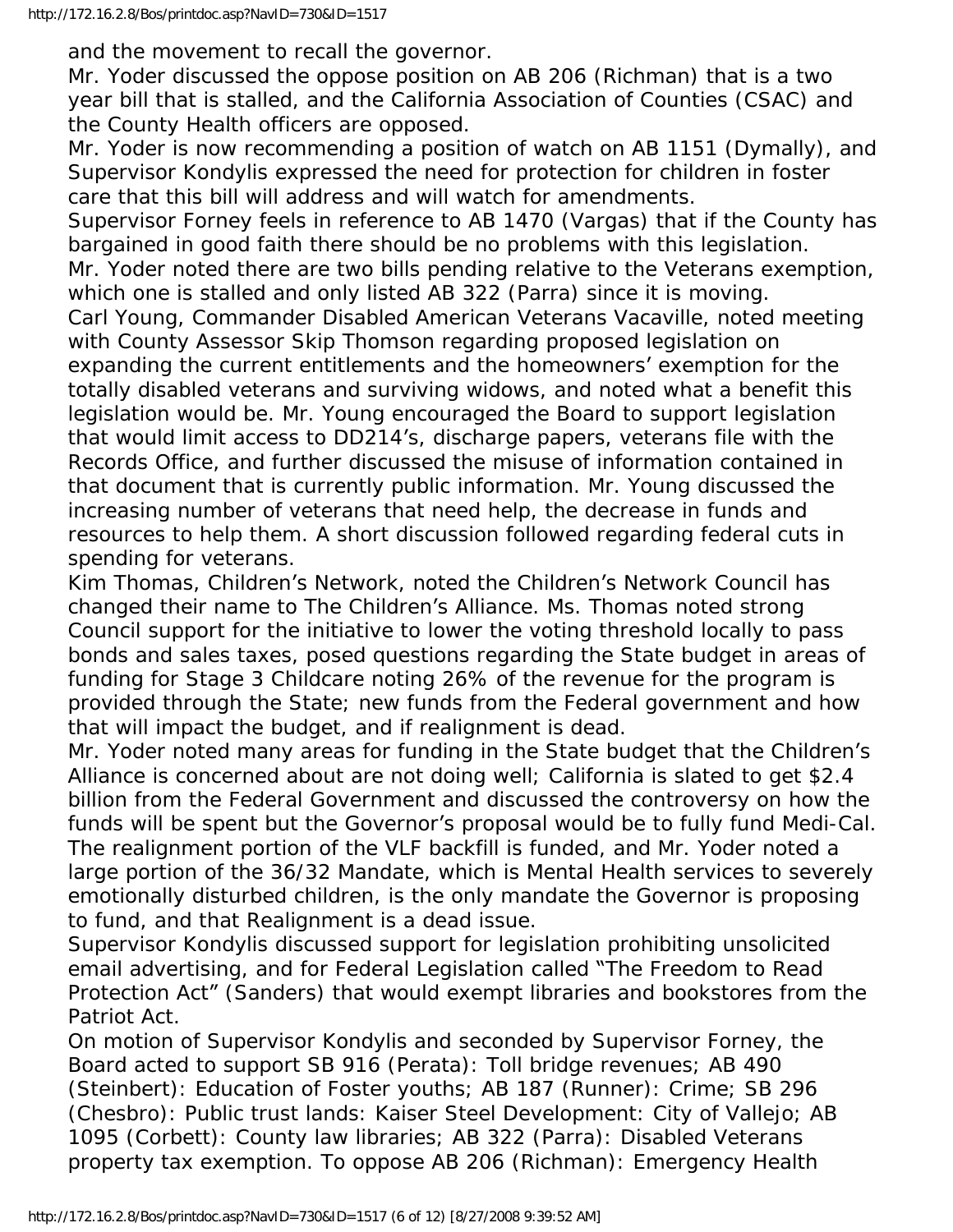Powers Act. To watch AB 1151 (Dymally): Foster care. So ordered by a vote of 5-0.

(Item 23B) RESOLUTION NO. 2003-137 CLARIFYING THE FEES TO BE CHARGED UNDER THE COUNTY PUBLIC FACILITIES FEES ORDINANCE, ADOPTED

 Assistant County Administrator Darby Hayes reviewed the information contained in the Agenda Submittal from his department dated June 10, 2003, incorporated herein by reference, regarding updating the Public Facilities Fees. Mr. Hayes noted a letter received from the City of Fairfield dated June 5, 2003, incorporated herein by reference, outlining remaining concerns relative to items number 8 and 10. Item 8 deals with a separate fee for second units, and Mr. Hayes requested the request to lower the fee be approved. Item 10 deals with the use of Census Data on the average household size for renter-occupied units, but suggested considering this question at the next five-year update.

 Responding to questions posed by Chairman Kromm regarding the current view of the City of Fairfield, and the number of residents in rental properties, Eve Somjen, City of Fairfield, noted the City is very satisfied with the revised recommendation that would include a fee for second dwelling units. The Fairfield City Council recently adopted a new city fee for second dwelling units. For the lack of additional data, rental properties are used in lieu of multifamily as far as measuring the household size, and believes the assumptions the County is using for the multi-family rental units is high. The City uses 1.8 persons per household for multi-family units. Chairman Kromm suggested the cities conduct studies to determine the correct number of people occupying multi-family units, since the census date is not sufficient..

In reply to concerns voiced by Chairman Kromm regarding the status of the collection of fees in relation to the City of Rio Vista, County Administrator Michael Johnson discussed the unique situation, and the pre-commitment by the City of Rio Vista with the Trilogy Development for fees for many years in the future the excluded the County fees. There have been requests to the City of Rio Vista to ensure the County fees are fully incorporated in their permitting process.

Responding to questions posed by Chairman Kromm regarding the changed standard on how libraries and jails are developed and ways to raise funds to addressed funding deficiencies, Mr. Hayes discussed the basis for not making a full change in the fees, since new growth should not have to bear the entire cost for facilities. In relation to the jails and detention facilities, the best hope is for the County to utilize grant funding to make up the difference, which recently major funding has come from grants, and noted the major cost for a detention facility is staffing. Mr. Hayes further discussed the recent sales tax increase for library operations as approved by the voters.

Sheriff Gary Stanton noted the State Board of Corrections dictates the standards that must be met at new facilities, which the new standards would have to be applied to Claybank if the facility is expanded. The Claybank jail was built in 1980 and at the time the entire proposed facility was not built due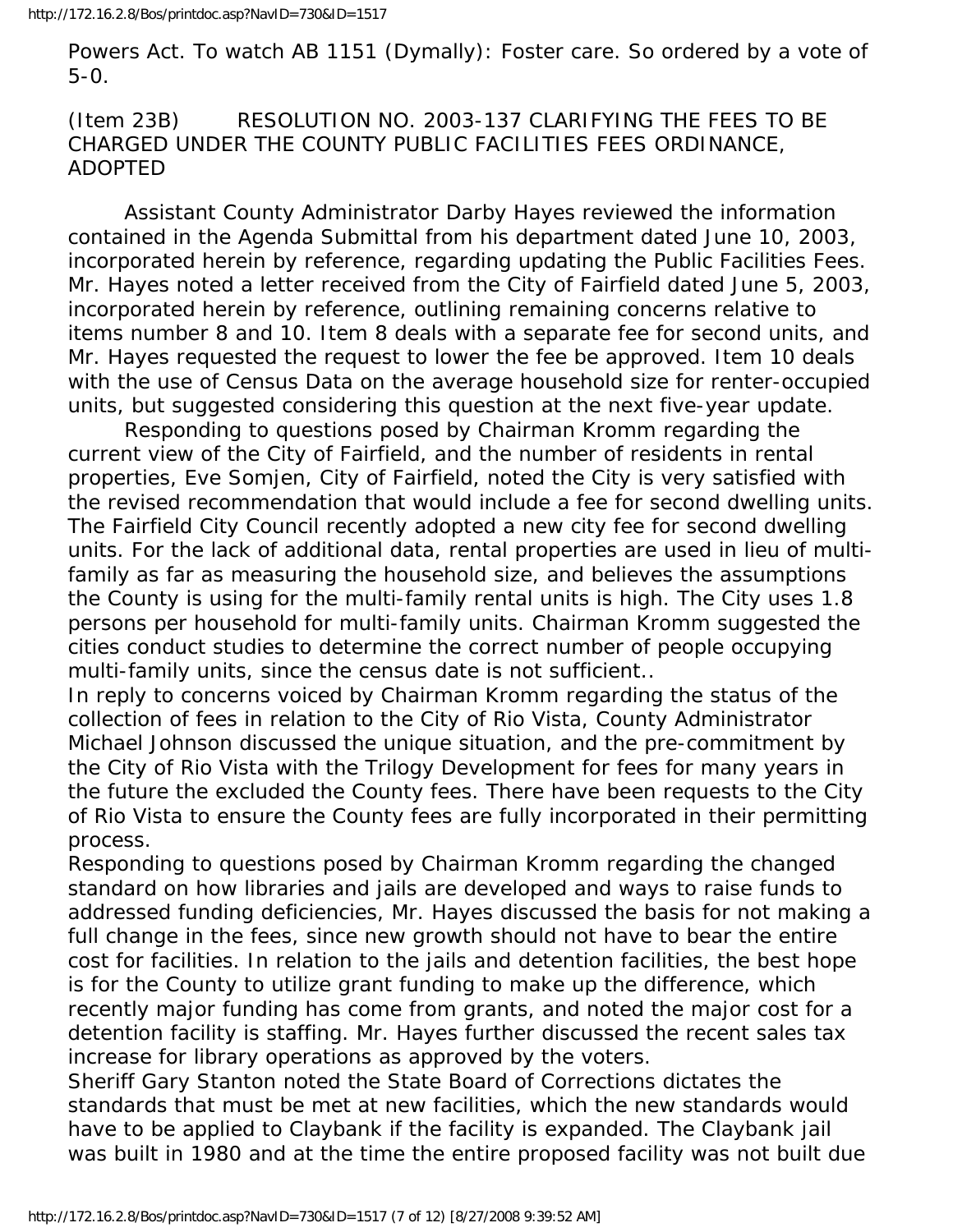to declining jail populations. Jail standards are always changing, and Sheriff Stanton voiced concern with the increased size requirements for jails, for funding, and for staffing. There are facility plans through 2015 and through 2025, one plan proposes collaborating with the Courts, and other options are being considered that will save money.

Library Director Ann Cousineau discussed the Library Facility Master Plan that projects use needs through 2025, the cost is estimated at \$178 million for thirteen projects, which will be done in a phased process. The Public Facilities Fees provide a good base for partnerships with the cities and the library districts. The buildings are owned by the cities and operated by the County. Ms. Cousineau outlined the competitive grant-funding program through the State, and hopefully in the future there will be other bond bills that would allow an opportunity to use facility fees as a local match to address growth. The library will look for opportunities as they are presented and will use them to leverage the public facility fees.

Responding to questions posed by Supervisor Kondylis regarding the use of Public Facilities Fees being used to subsidize the relocation and rental costs of displaced departments during the construction of the new Administration Building, Mr. Hayes noted some of the costs have been paid by the project budget and most costs are being absorbed by the departments.

Chairman Kromm opened the public hearing. As there was no one who wished to speak on this matter, the public hearing was closed.

There was a brief discussion regarding regularly scheduled updates to facilities plans, and the need to continue to look out into the future to address the needs of the County.

 On motion of Supervisor Kondylis and seconded by Supervisor Forney, the Board acted to Resolution No. 2003-137 Clarifying the Fees to be Charged Under the County Public Facilities Fees Ordinance, and the proposed changes to the second dwelling unit fee. So ordered by a vote of 5-0.

# (Item 23C) PROCESS FOR INTEGRATING THE MISSION, CORE VALUES AND PRIORITIES INTO COUNTY'S BUDGETARY AND PLANNING PROCESSES, APPROVED

 Assistant County Administrator Darby Hayes noted that the Board had added the goal of Investing in the Future to the list of current goals that remained unchanged, and reviewed the information contained in the Agenda Submittal from his office dated June 10, 2003, incorporated herein by reference, outlining a process for integrating the Board's Mission, Core Values and Priorities into the County's Budget and business planning process.

 Supervisor Kondylis suggested the Director of Children and Families Commission (First Five Solano) Christina Linville be included in the discussions.

 Mr. Hayes discussed ways to ensure County employees are included in the overall process to ensure all employees understand they are contributing to the overall County effort.

 A memo was distributed regarding Strategic Planning for Children's Services, incorporated herein by reference, just before the meeting, there was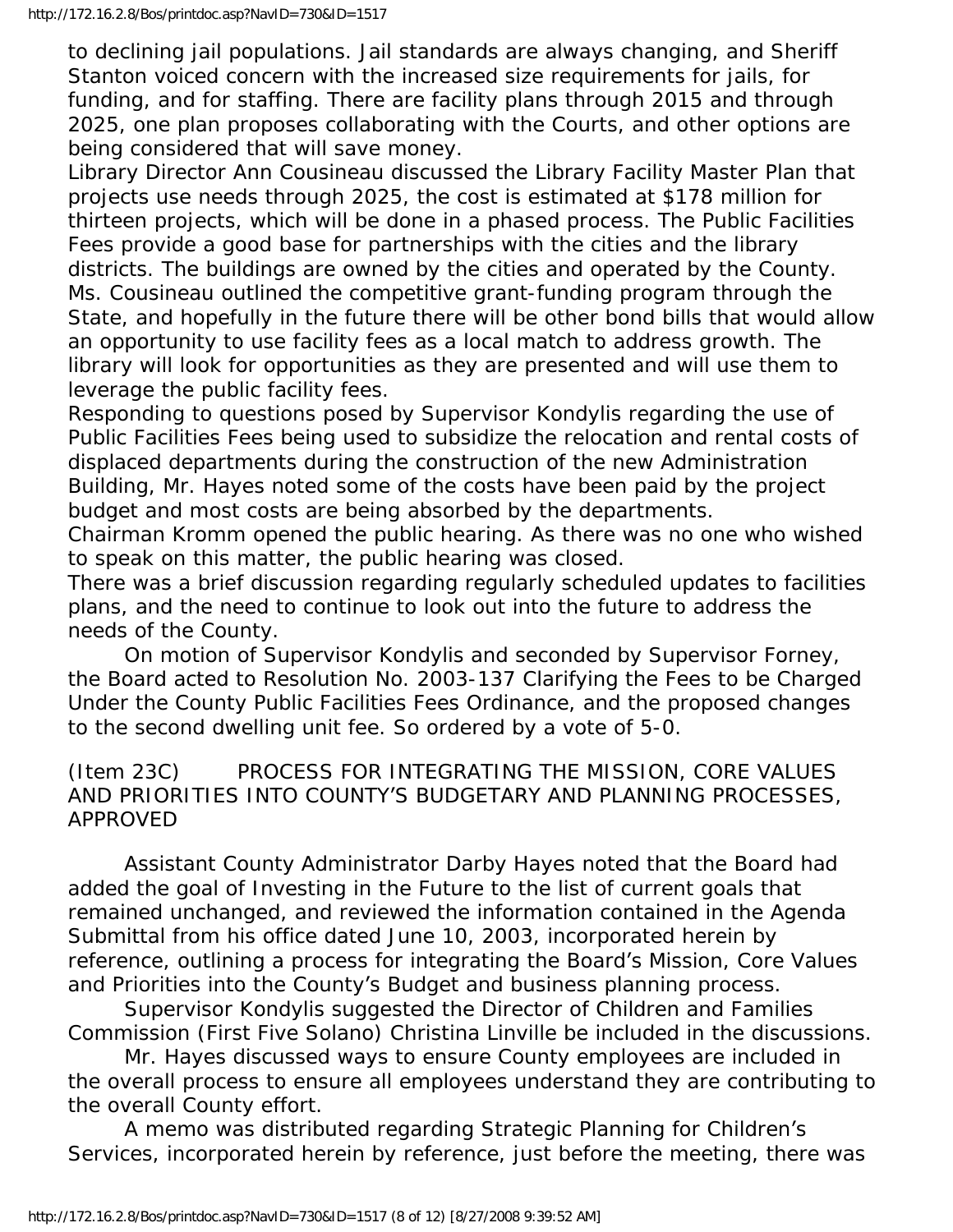consensus the information included in the memo be brought back June 24, 2003 after the Board has had an opportunity to review the information.

 Chairman Kromm suggested the Department Head group should connect with the Strategic Planning Subcommittee of the Board comprised of Supervisor Kondylis and Supervisor Silva. This would give the Subcommittee an opportunity to critique the results and fine tune areas prior to going to the full Board. Chairman Kromm also suggested that the information is brought back to the Board in November. This will set the process to enable departments to prioritize in setting their budgets.

 Supervisor Kondylis feels that a timeline and specific time sensitive goals needs to be determined to ensure the process moves forward.

 On motion of Supervisor Silva and seconded by Supervisor Vasquez, the Board acted to approve the recommended process for integrating the Board's Mission, Core Values and priorities into the County's Budget and Business planning process and to include the Strategic Planning Subcommittee into the process. So ordered by a vote of 5-0.

# (Item 26A) BOARD OF SUPERVISORS ASSIGNMENTS TO VARIOUS BOARDS AND COMMISSIONS, REALLOCATED

(Item 26B) ASSOCIATION OF BAY AREA GOVERNMENTS (ABAG) BAY AREA HAZARDOUS WASTE MANAGEMENT FACILITY ALLOCATION COMMITTEE ADDED TO BOARDS APPOINTMENTS LIST

The Board was provided with an Agenda Submittal dated June 10, 2003, incorporated herein by reference, outlining the current boards and commissions the Board members have been appointed to, and an Agenda Submittal dated June 10, 2003, incorporated herein by reference, outlining the need to reconsider reinstituting Solano County participation on the ABAG Bay Area Hazardous Waste Management Facility Allocation Committee. Director of Environmental Management Birgitta Corsello outlined what the ABAG Bay Area Hazardous Waste Management Facility Allocation Committee is and does, and staff participation.

Following discussion Supervisor Forney was nominated to the Delta Protection Commission, to the ABAG Bay Area Hazardous Waste Management Facility Allocation Committee, to the Yolo-Solano Air Quality Board moving Supervisor Silva to the Alternate position and removing Supervisor Kondylis, to the Partnership Healthplan of California moving Supervisor Vasquez to the Alternate position and removing Supervisor Kromm, to the Solano County Water Agency, to the Winters Branch Library Financing Authority replacing Supervisor Kromm, and to the Transportation Landuse Sub-Committee replacing Supervisor Silva.

On motion of Supervisor Silva and seconded by Supervisor Vasquez, the Board acted to approve the nomination recommendations as outlined above and to add the ABAG Bay Area Hazardous Waste Management Facility Allocation Committee to the list of committees. So ordered by a vote of 5-0.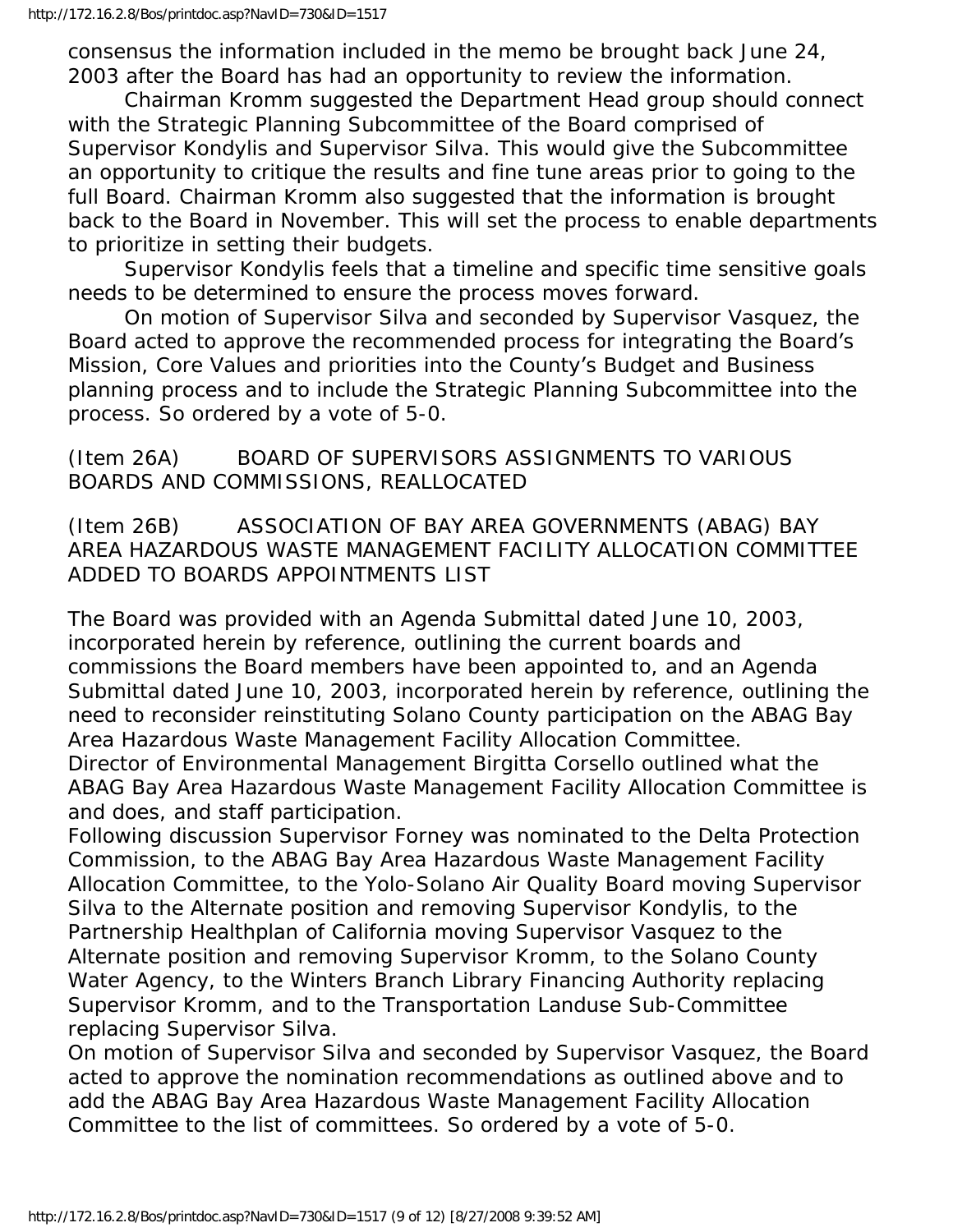# (Item 24) INSTALLATION OF A ROUNDABOUT IN THE ROCKVILLE ROAD – ABERNATHY ROAD INTERSECTION (SUISUN VALLEY/FAIRFIELD AREA), APPROVED IN CONCEPT

 Paul Weise, Department of Transportation, reviewed the information contained in the Agenda Submittal from his department dated June 10, 2003, incorporated herein by reference, regarding consideration of installing a roundabout at the Rockville Road – Abernathy Road intersection. Mr. Weise note that one major factor in determining the option for the recommendation is due to the long-term plans for the I80/I680 intersection that will include the proposal for the addition of the North Connector as a frontage road. The North Connector is projected to be done in the next ten to fifteen years. Mr. Weise further explained the pros and cons for each alternative, including a more detailed explanation of the benefits of the roundabout.

Responding to questions posed by Supervisor Kondylis regarding cost comparisons of the alternatives presented, Mr. Weise noted that the cost for the larger signaled alternative would cost about \$500,000, the smaller signaled alternative is about \$400,000, and the roundabout is about \$350,000. Responding to questions posed by Supervisor Vasquez regarding acquisition costs and willingness of property owners to sell the needed right-of-ways, Mr. Weise noted the estimates do include acquisition of the right-of-ways, and the construction will only require an additional 2 to 3 10's of an acre. Supervisor Vasquez feels the round about is less intrusive and is more in keeping with the rural character.

Bob Hansen, Suisun Valley Fruit Growers, voiced concern with the large number of agricultural trucks in the area, with the ability of the large trucks and other farm equipment being able to navigate into and through a roundabout where there is a lot of traffic and the cars tend to cut the trucks off. A traffic light would give a truck the opportunity to get through the intersection safely.

Responding to questions posed by Chairman Kromm regarding trucks getting to the Suisun Valley Fruit Growers facility from Abernathy, Mr. Hansen discussed the difficulty the trucks experience with cars not stopping long enough at the stop sign and then cutting off the trucks. Mr. Hansen voiced concern that the trucks will slow to enter the roundabout, and people will shoot across in front of the trucks not allowing save access to the roundabout. Responding to questions posed by Chairman Kromm regarding truck traffic, Mr. Weise discussed the proposed design with pavers on the exterior of the two circles that will be available for the trucks to drive on when needed. Mr. Hansen noted the current difficulties of the extra wide and extra long

trucks have been turning from Rockville Road to Chadbourne Road, Chairman Kromm feels the roundabout should make that turn easier.

Mathew Taylor, Fairfield, feels the intersection is no longer rural with major traffic influences, requested the Board consider the long-terms goals of the County and not install the roundabout just for a short-term solution. Mr. Taylor feels drivers in the area will have problems with the roundabout, people are more geared to signals, and suggested leaving the stop sign and to post a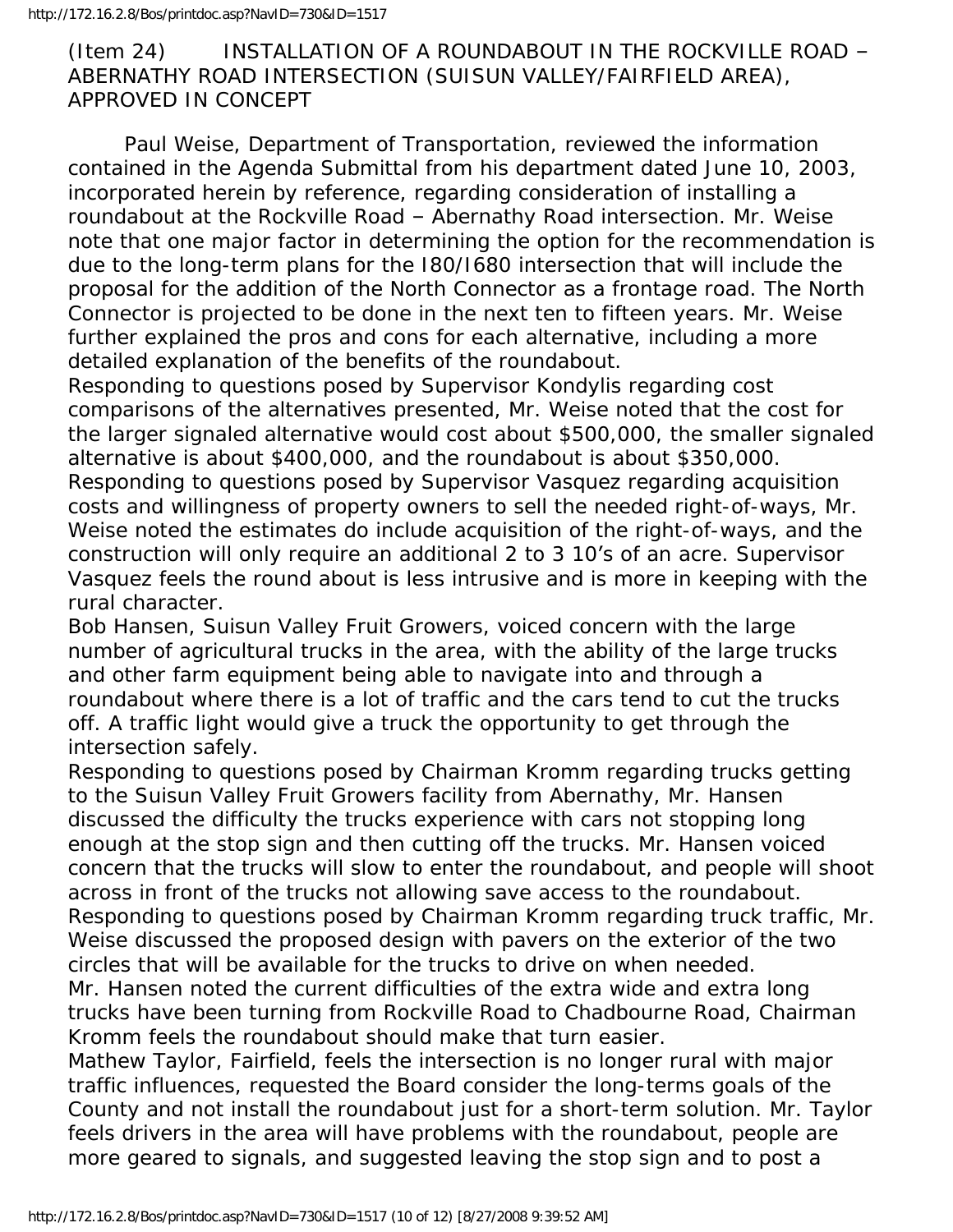Sheriff's deputy at the intersection during peak traffic times.

Supervisor Kondylis suggested, if the roundabout is approved, contacting Mr. Glasshoff, a local sculptor, about doing a sculpture for the center of the circle. Responding to questions posed by Chairman Kromm regarding how pedestrians would be accommodated, Mr. Weise outlined the pedestrian crossings outlined in the conceptual drawing, and currently there are no accommodations for pedestrians at the intersection.

Several Supervisors suggested the department work with the haulers to work through some of the engineering issues to ensure the trucks can manipulate the roundabout.

 On motion of Supervisor Kondylis and seconded by Chairman Kromm, the Board acted to approved in concept the installation of a roundabout in the Rockville Road – Abernathy Road intersection (Suisun Valley/Fairfield area). So ordered by a vote of 5-0.

(Item 25) PUBLIC HEARING SCHEDULED FOR JULY 22, 2003 TO CONSIDER FINAL ADOPTION OF \$150 APPEAL FEE, APPROVED

 Mike Yankovich, Department of Environmental Management, reviewed the information contained in the Agenda Submittal from his department dated June 10, 2003, incorporated herein by reference, regarding consideration of reestablishing a fee to file and appeal with the Planning Commission or the Board of Supervisors.

 Supervisor Kondylis feels that if a person files an appeal with the Board of Supervisors and wins, they should get their money refunded, and the fee should be no higher than \$200.

Supervisor Vasquez feels a fee should be paid.

 Supervisor Silva feels the County should get back the true cost or the \$763 to file the appeal. If the appellant wins, a portion of the fee should be reimbursed.

 Chairman Kromm noted the number of appeals filed in the last two years, feels people have a right to be able to appeal, and that a minimal amount, say \$100, for a fee is acceptable, and discussed the fees the local cities charge.

Supervisor Forney agrees there should be an appeal fee.

 County Counsel Dennis Bunting noted to prepare Findings for Assessment Appeals the fee is \$150.

 On motion of Supervisor Kondylis and seconded by Chairman Kromm, the Board acted to re-establish an Appeal Fee in the amount of \$150, with a 50% reimbursement if the appellant wins, and to set July 22, 2003 at 9:00 a.m. for a public hearing for adoption of the Appeal Fee. So ordered by a vote of 5-0.

ADJOURN - This meeting of the Board of Supervisors adjourned in memory of Alvin Bonifacio and Paul C. Bryan, Jr. at 2:42 p.m.

Duane Kromm, Chairman

\_\_\_\_\_\_\_\_\_\_\_\_\_\_\_\_\_\_\_\_\_\_\_\_\_\_\_\_\_\_\_\_\_\_